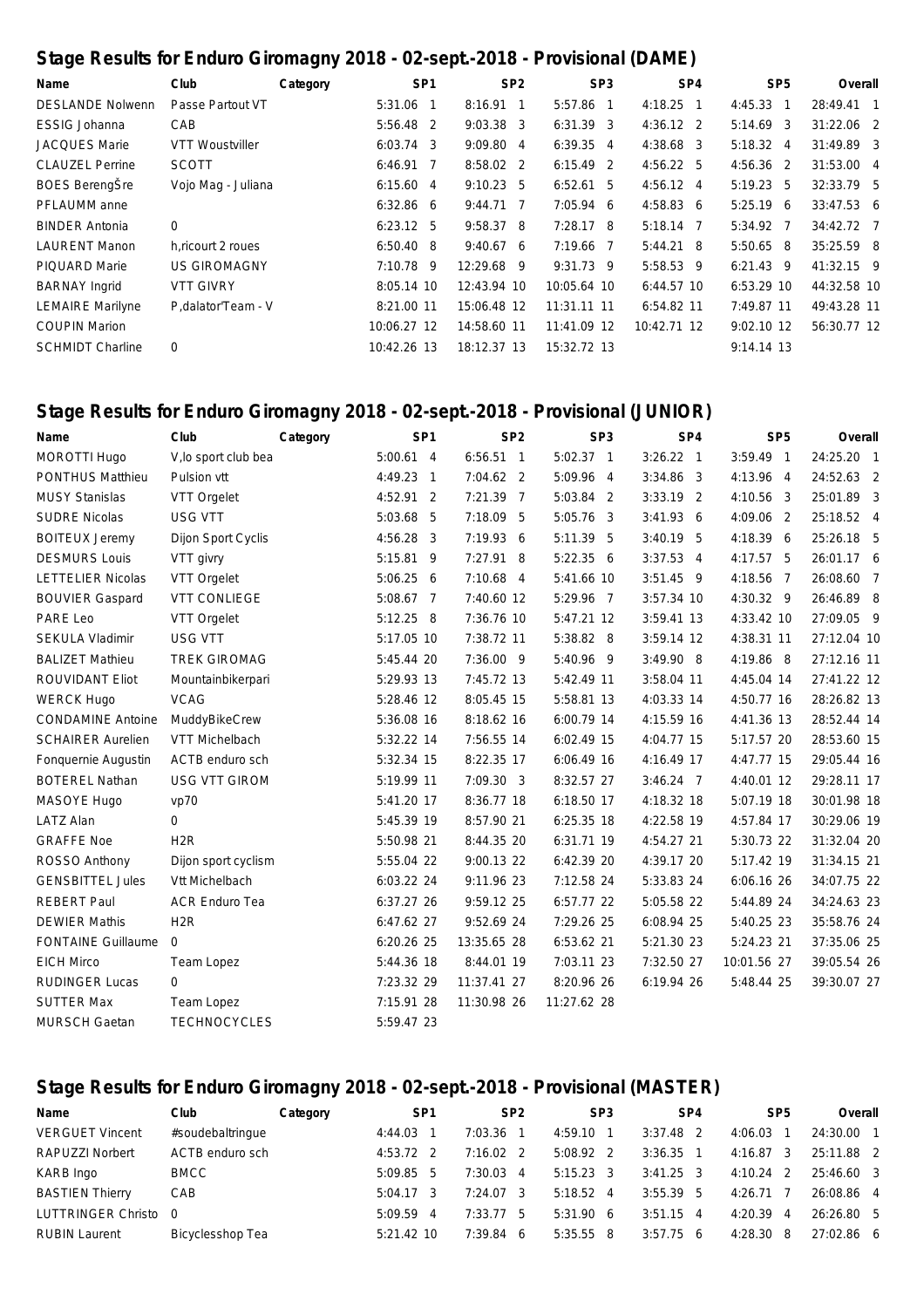| <b>BESANCENET Gilles</b>               | <b>ACTB Enduro Tea</b> | 5:14.96 6   | 7:53.42 10  | 5:36.87 9   | 4:07.82 11  | $4:22.73$ 5 | 27:15.80 7  |
|----------------------------------------|------------------------|-------------|-------------|-------------|-------------|-------------|-------------|
| CROMMENTUYN Rob Last Bikes/MTB FI      |                        | 5:18.72 7   | 7:51.65 7   | 5:29.05 5   | 4:02.72 7   | 4:34.92 11  | 27:17.06 8  |
| RADEFF Stephane                        | <b>ACTB Enduro Tea</b> | 5:19.17 8   | 7:51.71 8   | 5:45.67 10  | 4:05.20 10  | 4:24.33 6   | 27:26.08 9  |
| <b>CAMHI Valery</b>                    | OXL                    | 5:26.07 13  | 8:11.75 14  | 5:52.28 12  | 4:11.41 13  | 4:34.81 10  | 28:16.32 10 |
| ROUVIDANT Olivier                      | 0                      | 5:31.87 15  | 8:07.72 12  | 5:48.67 11  | 4:04.23 8   | 4:50.92 16  | 28:23.41 11 |
| <b>NOEL Alain</b>                      | VCAGuebwiller          | 5:30.40 14  | 8:15.08 15  | 5:55.86 13  | 4:09.25 12  | 4:40.71 12  | 28:31.30 12 |
| <b>GIRODON Nicolas</b>                 | CAB                    | 5:19.52 9   | 8:09.76 13  | 6:28.76 31  | 4:04.74 9   | 4:34.39 9   | 28:37.17 13 |
| <b>JANCIK Oskar</b>                    | DOLEKOP.COM            | 5:33.82 16  | 8:07.22 11  | 6:03.63 14  | 4:16.32 15  | 4:46.00 13  | 28:46.99 14 |
| <b>GREVILLOT Seb</b>                   | OXL                    | 5:25.82 12  | 8:27.59 18  | 6:04.90 15  | 4:20.42 18  | 4:51.03 17  | 29:09.76 15 |
| <b>CONDAMINE Mathieu</b>               | MuddyBikeCrew          | 5:42.81 19  | 8:17.17 16  | 6:12.57 19  | 4:13.89 14  | 4:49.00 15  | 29:15.44 16 |
| <b>HINIGER Franck</b>                  | MANDEURE VTT           | 5:42.41 18  | 8:30.32 19  | 6:15.85 22  | 4:20.09 17  | 4:55.66 18  | 29:44.33 17 |
| <b>GAUMARD Steve</b>                   | Evil bike              | 5:46.13 21  | 8:47.50 22  | 6:15.00 21  | 4:18.27 16  | 5:06.48 22  | 30:13.38 18 |
| <b>DOLLE Nicolas</b>                   | <b>VTT Woustviller</b> | 6:03.73 29  | 8:31.13 20  | 6:22.58 24  | 4:29.56 19  | 4:57.69 20  | 30:24.69 19 |
| PECHINE Stephane                       | <b>VELO CLUB MON</b>   | 6:00.25 26  | 8:54.76 27  | 6:06.98 16  | 4:34.46 20  | 4:48.92 14  | 30:25.37 20 |
| <b>ZAFRAN Emmanuel</b>                 | <b>GREEN TEAM</b>      | 5:41.57 17  | 9:00.51 30  | 6:20.13 23  | 4:35.45 22  | 5:09.75 28  | 30:47.41 21 |
| <b>BURTOMBOY Gregory Endurardennes</b> |                        | 6:02.98 27  | 8:52.06 25  | 6:10.27 17  | 4:35.86 24  | 5:07.42 24  | 30:48.59 22 |
| <b>OUDET Arnaud</b>                    | YODA BIKE              | 6:03.17 28  | 8:42.71 21  | 6:27.87 27  | 4:40.26 25  | 5:07.77 25  | 31:01.78 23 |
| PATENOTRE David                        | <b>VELO MORVAN N</b>   | 5:46.01 20  | 8:49.01 23  | 6:14.06 20  | 5:15.37 37  | 5:07.08 23  | 31:11.53 24 |
| <b>DESLANDE Frederic</b>               | PASSE PARTOU           | 5:59.54 25  | 8:24.25 17  | 6:10.37 18  | 5:19.20 38  | 5:32.35 35  | 31:25.71 25 |
| VAN VLIET Rudi                         | Megavalanche Ba        | 6:07.82 32  | 8:52.89 26  | 6:28.28 28  | 4:52.94 33  | 5:03.81 21  | 31:25.74 26 |
| <b>JACQUET Yves</b>                    | Eat (endur Ardenn      | 6:22.76 35  | 9:06.11 31  | 6:27.80 26  | 4:35.62 23  | 4:57.53 19  | 31:29.82 27 |
| <b>DYSLI Laurent</b>                   | H <sub>2</sub> R       | 5:55.72 24  | 8:59.53 29  | 6:28.68 30  | 4:52.83 32  | 5:17.98 29  | 31:34.74 28 |
| <b>JEANNY Stephane</b>                 | <b>REMIREMONT V</b>    | 6:18.75 33  | 8:51.47 24  | 6:35.01 35  | 4:41.87 26  | 5:22.01 30  | 31:49.11 29 |
| <b>THOUE Ivan</b>                      | <b>BSB</b>             | 6:24.77 37  | 8:58.74 28  | 6:43.42 37  | 4:35.30 21  | 5:08.37 26  | 31:50.60 30 |
| <b>BORNOT Etienne</b>                  | CBD                    | 6:07.76 31  | 9:24.38 36  | 6:29.39 32  | 4:45.72 27  | 5:26.69 32  | 32:13.94 31 |
| VAN DONGEN Kees J                      | Die Herpse Linkeb      | 6:06.36 30  | 9:20.72 35  | 6:46.75 38  | 4:49.06 30  | 5:23.78 31  | 32:26.67 32 |
| JACQUIER Stephane                      | VTT Orgelet            | 5:47.14 22  | 9:53.69 38  | 6:24.16 25  | 4:51.59 31  | 5:31.14 34  | 32:27.72 33 |
| <b>RENAULT Remy</b>                    | 0                      | 6:23.86 36  | 9:11.67 32  | 6:31.55 33  | 5:12.72 36  | 5:09.00 27  | 32:28.80 34 |
| DUMONT Jean Christo Eat (endur Ardenn  |                        | 6:21.66 34  | 9:25.82 37  | 6:28.30 29  | 4:46.37 28  | 5:30.91 33  | 32:33.06 35 |
| <b>LAGACHE Stephane</b>                | <b>MANDEURE VTT</b>    | 5:54.69 23  | 9:17.66 34  | 6:43.35 36  | 4:47.11 29  | 6:46.98 41  | 33:29.79 36 |
| PIAULT Jacques                         | velo morvan natur      | 6:41.14 39  | 9:13.84 33  | 6:33.61 34  | 5:20.88 39  | 5:45.35 37  | 33:34.82 37 |
| <b>Bullmann Emmanuel</b>               | Molsheim Fun Bik       | 6:27.33 38  | 9:55.18 39  | 6:56.94 39  | 5:07.27 34  | 5:46.75 38  | 34:13.47 38 |
| <b>GIRAUD Stephane</b>                 | Team Bicycles Sh       | 6:42.98 40  | 11:30.59 41 | 7:12.82 40  | 5:11.15 35  | 5:38.65 36  | 36:16.19 39 |
| <b>LEMAIRE Jean Marc</b>               | P,dalator'Team - V     | 7:21.15 41  | 10:36.61 40 | 8:31.26 41  | 5:43.20 40  | 6:05.72 39  | 38:17.94 40 |
| PAILLARD Yan                           | MuddyBikeCrew          | 7:29.60 42  | 11:46.84 42 | 8:43.58 42  | 6:09.01 41  | 6:27.17 40  | 40:36.20 41 |
| <b>ABRY Yann</b>                       | Team ap,ro             | 7:35.04 43  | 12:26.28 44 | 9:51.04 43  | 7:03.01 42  | 8:30.36 42  | 45:25.73 42 |
| <b>DUCROT Benoit</b>                   | Bicyclesshop Tea       | 7:57.53 44  | 12:25.69 43 | 10:16.99 44 | 7:21.38 43  | 8:57.69 43  | 46:59.28 43 |
| <b>LACREUSE Etienne</b>                | 0                      | 10:31.58 46 | 16:13.70 45 | 12:27.33 46 | 11:24.77 44 |             |             |
| <b>LACREUSE Thierry</b>                | <b>TRISSOU</b>         | 10:28.38 45 | 16:23.32 46 | 12:18.69 45 | 11:34.60 45 |             |             |
| <b>GRISE Philippe</b>                  | gravity bike develo    | 5:23.59 11  | 7:52.95 9   | 5:33.09 7   | 66:30.91 46 |             |             |
|                                        |                        |             |             |             |             |             |             |

## **Stage Results for Enduro Giromagny 2018 - 02-sept.-2018 - Provisional (SENIOR)**

| Name                                 | Club                  | Category |             | SP <sub>1</sub> |              | SP <sub>2</sub> |             | SP <sub>3</sub> |              | SP <sub>4</sub> |             | SP <sub>5</sub> | Overall     |  |
|--------------------------------------|-----------------------|----------|-------------|-----------------|--------------|-----------------|-------------|-----------------|--------------|-----------------|-------------|-----------------|-------------|--|
| <b>ABSALON Remy</b>                  | Scott SR Suntour      |          | $4:20.97$ 1 |                 | $6:22.13$ 1  |                 | 4:33.18 2   |                 | $3:11.88$ 5  |                 | $3:39.57$ 3 |                 | 22:07.73 1  |  |
| <b>CLEMENTZ Jerome</b>               | Cannondale            |          | $4:23.40$ 2 |                 | $6:24.96$ 2  |                 | 4:33.98 3   |                 | $3:08.83$ 1  |                 | 3:38.99 1   |                 | 22:10.16 2  |  |
| PIGEON Hugo                          | <b>SCOTT</b>          |          | 4:24.89 3   |                 | $6:29.15$ 3  |                 | $4:36.29$ 5 |                 | $3:09.39$ 2  |                 | $3:39.22$ 2 |                 | 22:18.94 3  |  |
| <b>TRABAC Theotim</b>                | COMMENCAL             |          | 4:28.47     | 4               | $6:31.97$ 4  |                 | $4:38.29$ 6 |                 | $3:12.46$ 6  |                 | $3:43.64$ 5 |                 | 22:34.83 4  |  |
| <b>GEORGES Pierre Cha</b>            | COMMENCAL / 1         |          | 4:30.75 7   |                 | $6:35.80$ 8  |                 | 4:38.33 7   |                 | $3:11.11$ 3  |                 | $3:43.47$ 4 |                 | 22:39.46 5  |  |
| <b>BAUD Eliott</b>                   | CBD CLUB              |          | 4:29.276    |                 | $6:33.95$ 5  |                 | $4:36.14$ 4 |                 | $3:11.39$ 4  |                 | 3:52.98 11  |                 | 22:43.73 6  |  |
| <b>BATISTA Levy</b>                  | $\Omega$              |          | 4:37.27 10  |                 | $6:37.86$ 9  |                 | 4:40.56 8   |                 | $3:15.65$ 7  |                 | 3:43.776    |                 | 22:55.11 7  |  |
| <b>TRABAC Elliot</b>                 | Scott SR Suntour      |          | $4:30.91$ 8 |                 | $6:35.52$ 7  |                 | 4:46.76 10  |                 | $3:16.42$ 8  |                 | $3:47.87$ 7 |                 | 22:57.48 8  |  |
| ARNOULD Jeremy                       | O <sub>2</sub> Sports |          | 4:37.52 11  |                 | 6:44.28 10   |                 | 4:51.22 13  |                 | 3:24.31 10   |                 | 3:53.38 12  |                 | 23:30.71 9  |  |
| <b>HEINRICH Guillaume</b>            | Sram - Mavic          |          | 4:34.57 9   |                 | $6:45.62$ 11 |                 | 4:47.19 11  |                 | 3:31.29 17   |                 | $3:52.23$ 9 |                 | 23:30.90 10 |  |
| COUGOUREUX Sylvai Les Gets           |                       |          | 4:39.42 12  |                 | 6:48.13 12   |                 | 4:46.45 9   |                 | $3:26.45$ 12 |                 | 3:52.31 10  |                 | 23:32.76 11 |  |
| CHRISTOPHE Charles cc sarrebourgeois |                       |          | 4:45.18 17  |                 | $6:52.11$ 16 |                 | 4:50.64 12  |                 | $3:21.11$ 9  |                 | $3:52.20$ 8 |                 | 23:41.24 12 |  |
| COUGOUREUX Benoi Les Gets            |                       |          | $4:29.13$ 5 |                 | $6:35.11$ 6  |                 | 4:32.88 1   |                 | $3:49.97$ 44 |                 | 4:20.46 44  |                 | 23:47.55 13 |  |
| <b>PRIJKEL Daniel</b>                | Kona LTD Team         |          | 4:40.93 13  |                 | 6:49.78 14   |                 | 4:52.02 14  |                 | 3:34.19 21   |                 | 3:55.89 14  |                 | 23:52.81 14 |  |
| <b>HAVAUX Renaud</b>                 | MegaBike              |          | 4:44.68 15  |                 | 6:48.69 13   |                 | 5:07.10 23  |                 | $3:27.51$ 13 |                 | 4:00.15 15  |                 | 24:08.13 15 |  |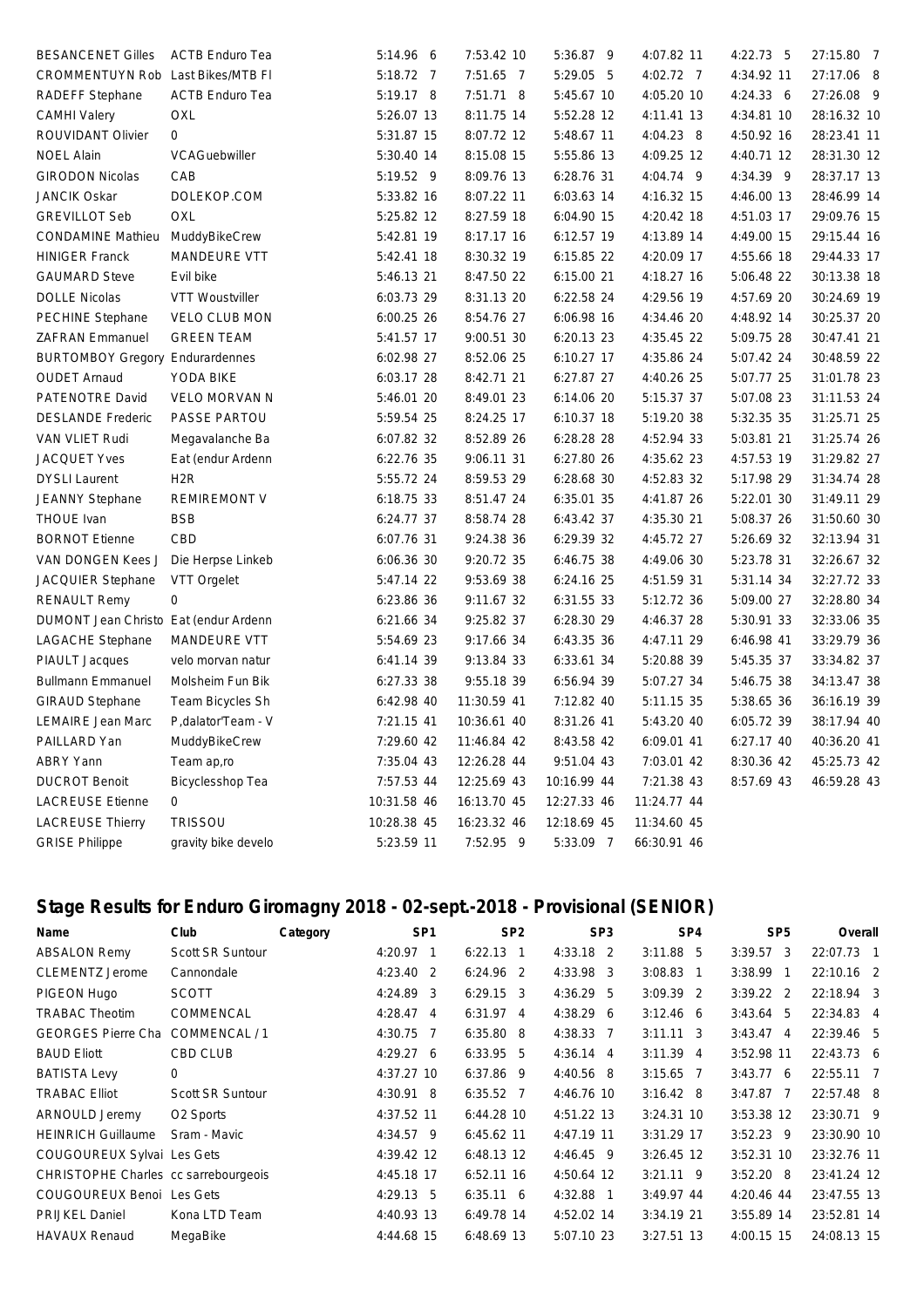| <b>MEYER Victor</b>                         | Team PRG                  | 4:53.04 28               | 6:53.36 18               | 4:57.59 15 | 3:30.41 16 | 4:00.90 16               | 24:15.30 16 |
|---------------------------------------------|---------------------------|--------------------------|--------------------------|------------|------------|--------------------------|-------------|
| <b>CORREARD Thibault</b>                    | Stach team                | 4:54.54 33               | 6:53.29 17               | 5:00.57 18 | 3:28.03 14 | 4:02.15 19               | 24:18.58 17 |
| PREUDHOMME Doria                            | <b>Bracoloc</b>           | 4:50.88 25               | 6:51.98 15               | 4:59.64 16 | 3:31.90 18 | 4:07.63 25               | 24:22.03 18 |
| MOUROVAL Mathias                            | Team Reason               | 4:49.38 22               | 7:04.45 21               | 5:02.91 19 | 3:33.44 20 | 4:01.15 17               | 24:31.33 19 |
| ROELOFS Robin                               | Kona LTD team             | 4:48.84 21               | 7:12.50 31               | 5:00.18 17 | 3:34.65 22 | 4:05.11 23               | 24:41.28 20 |
| <b>GURY Louison</b>                         | Motion France/ Tut        | 4:51.83 27               | 7:07.20 24               | 5:04.42 21 | 3:40.05 29 | 4:02.70 21               | 24:46.20 21 |
| LANGGARTNER Joris 0                         |                           | 5:00.69 40               | 7:10.56 26               | 5:04.02 20 | 3:35.90 24 | 4:08.11 26               | 24:59.28 22 |
|                                             |                           |                          | 7:06.45 23               | 5:07.16 24 |            | 4:17.52 37               |             |
| <b>GAUTRET Loic</b>                         | <b>Bike Single Binous</b> | 4:49.51 23               |                          |            | 3:40.24 30 |                          | 25:00.88 23 |
| PRENEZ Thomas                               |                           | 4:53.82 30               | 6:59.38 19               | 5:38.97 66 | 3:28.35 15 | 4:02.12 18               | 25:02.64 24 |
| <b>FLEURETTE Nicolas</b>                    | CAB                       | 4:53.91 31               | 7:16.56 34               | 5:08.37 25 | 3:33.06 19 | 4:12.04 31               | 25:03.94 25 |
| <b>CHAINEL Steve</b>                        | CANYON                    | 4:58.92 37               | 7:03.89 20               | 5:11.62 26 | 3:38.31 25 | 4:17.76 38               | 25:10.50 26 |
| <b>TOUSSAINT Florent</b>                    | La bresse                 | 4:45.18 17               | 7:14.27 32               | 5:16.78 30 | 3:43.30 36 | 4:14.21 35               | 25:13.74 27 |
| <b>BRILL Rene</b>                           | 0                         | 4:48.28 20               | 7:29.09 47               | 5:18.24 32 | 3:35.29 23 | 4:04.63 22               | 25:15.53 28 |
| <b>BEGIN Vincent</b>                        | CAB                       | 4:53.45 29               | 7:11.69 28               | 5:26.36 47 | 3:42.62 35 | 4:02.45 20               | 25:16.57 29 |
| <b>KNAPP Maxime</b>                         | 0                         | 5:02.98 45               | 7:27.52 44               | 5:06.99 22 | 3:38.54 26 | 4:08.81 28               | 25:24.84 30 |
| <b>ROETHINGER Gilles</b>                    | CAB                       | 4:57.86 35               | 7:15.75 33               | 5:21.55 38 | 3:46.08 39 | 4:08.61 27               | 25:29.85 31 |
| <b>MASOYE Pierre</b>                        | <b>VP70</b>               | 4:57.06 34               | 7:21.25 38               | 5:16.65 29 | 3:41.84 34 | 4:13.53 34               | 25:30.33 32 |
| ROGER Lohan                                 | <b>VTT CONLIEGE</b>       | 4:51.58 26               | 7:06.27 22               | 5:25.63 45 | 4:00.62 73 | 4:07.60 24               | 25:31.70 33 |
| <b>VINCENT Jules</b>                        | Passe Partout VT          | 5:06.45 48               | 7:12.37 30               | 5:19.57 35 | 3:46.72 40 | 4:09.41 29               | 25:34.52 34 |
| CARMASOL Colin                              | 0                         | 4:58.76 36               | 7:12.03 29               | 5:36.55 57 | 3:41.56 31 | 4:10.76 30               | 25:39.66 35 |
| <b>MARK Gregory</b>                         | Les Dahus Enduro          | 5:00.79 42               | 7:16.99 35               | 5:12.69 27 | 3:50.48 46 | 4:23.18 49               | 25:44.13 36 |
| <b>EBERHARDT Arnaud</b>                     | L'Atelier du Cycle        | 5:07.36 50               | 7:17.77 36               | 5:18.08 31 | 3:52.00 51 | 4:18.42 40               | 25:53.63 37 |
| <b>CAILLET Franck</b>                       | US Giromagny VT           | 5:03.50 46               | 7:22.14 39               | 5:19.13 34 | 3:52.04 52 | 4:27.79 59               | 26:04.60 38 |
| <b>MAGNIER Gilles</b>                       | <b>ACTB Enduro Tea</b>    | 4:59.94 39               | 7:28.44 45               | 5:37.21 60 | 3:44.00 37 | 4:15.32 36               | 26:04.91 39 |
| <b>SVRCEK Filip</b>                         | DOLEKOP.COM               | 5:17.36 66               | 7:19.70 37               | 5:26.17 46 | 3:41.62 32 | 4:23.07 48               | 26:07.92 40 |
| <b>CHATEL Yannick</b>                       | MONDRAKER - S             | 5:07.29 49               | 7:22.22 40               | 5:23.57 42 | 3:58.11 64 | 4:20.13 43               | 26:11.32 41 |
| <b>KELLER Christophe</b>                    | Meywihr Team              | 4:42.94 14               | 7:09.50 25               | 6:58.52 17 | 3:25.47 11 | 3:55.50 13               | 26:11.93 42 |
| THIRIET Johan                               | CAB                       | 5:15.17 62               | 7:35.22 53               | 5:24.66 44 | 3:39.81 28 | 4:18.32 39               | 26:13.18 43 |
| <b>GAUCHEY Mickael</b>                      | V, lo sport club bea      | 5:09.57 55               | 7:26.24 43               | 5:27.64 48 | 3:51.62 50 | 4:18.97 41               | 26:14.04 44 |
|                                             | 0                         | 5:00.79 42               | 7:25.47 41               | 5:22.40 40 | 4:09.64 94 | 4:24.01 53               |             |
| <b>BICHET Cyprien</b><br><b>BOKMANS Job</b> |                           |                          | 7:35.50 54               | 5:19.80 37 | 3:44.12 38 | 4:25.15 56               | 26:22.31 45 |
|                                             | Trailhunters.be           | 5:24.12 78               |                          |            |            |                          | 26:28.69 46 |
| <b>HUMMEL Thomas</b>                        | Les Dahus Enduro          | 5:12.10 57               | 7:37.26 56               | 5:21.94 39 | 3:59.31 67 | 4:23.91 52               | 26:34.52 47 |
| PERAUD Charly                               | MeywihrTeam               | 5:13.08 58               | 7:38.67 61               | 5:23.87 43 | 3:56.97 61 | 4:24.05 54               | 26:36.64 48 |
| <b>SCHLIGLER Lucas</b>                      | <b>BRACOLOC FAC</b>       | 5:00.72 41               | 7:28.51 46               | 5:33.88 55 | 3:57.03 62 | 4:36.59 75               | 26:36.73 49 |
| <b>MATHIEU Gill</b>                         | Team Bisous               | 5:13.41 60               | 7:51.00 75               | 5:31.03 52 | 3:52.26 53 | 4:12.76 32               | 26:40.46 50 |
| <b>MASOYE Maxime</b>                        | <b>VP70</b>               | 5:07.82 51               | 7:33.17 52               | 5:33.37 54 | 4:05.38 82 | 4:23.54 51               | 26:43.28 51 |
| GILLMANN Jean Nicol Team Bisous             |                           | 5:09.05 54               | 7:39.84 62               | 5:41.26 70 | 3:53.61 54 | 4:22.17 46               | 26:45.93 52 |
| <b>RENAUD Loic</b>                          | TEAM VTT MAIC             | 5:15.20 63               | 7:42.73 66               | 5:37.54 61 | 3:48.48 42 | 4:29.85 61               | 26:53.80 53 |
| <b>FOCKI Julien</b>                         | 0                         | 5:40.03 11               | 7:31.93 50               | 5:38.80 65 | 3:50.06 45 | 4:21.98 45               | 27:02.80 54 |
| <b>HUMBERT Paul</b>                         | Vojo Mag                  | 5:15.65 64               | 7:38.62 60               | 5:37.03 59 | 4:09.00 92 | 4:31.90 66               | 27:12.20 55 |
| <b>WIELAND Max</b>                          | Team Bicycles Sh          | 5:28.37 91               | 7:46.19 69               | 5:35.80 56 | 3:57.90 63 | 4:24.70 55               | 27:12.96 56 |
| <b>MATHIEU Baptiste</b>                     | 0                         | 5:22.06 71               | 7:49.99 74               | 5:37.68 63 | 3:50.91 47 | 4:33.99 69               | 27:14.63 57 |
| <b>WUCHER Sylvain</b>                       | Les Dahus Enduro          | 4:59.34 38               | 7:37.36 57               | 6:05.41 11 | 3:58.68 65 | 4:36.32 74               | 27:17.11 58 |
| <b>BAYER Philippe</b>                       | 0                         | 5:28.34 90               | 7:53.35 80               | 5:29.82 51 | 3:56.96 60 | 4:29.36 60               | 27:17.83 59 |
| WITTORSKI Benjamin 0                        |                           | 5:22.16 72               | 7:41.28 65               | 5:46.40 76 | 4:00.79 74 | 4:27.29 58               | 27:17.92 60 |
| <b>LECOMTE Paul</b>                         | <b>DINLOW RACING</b>      | 5:26.46 87               | 8:03.70 93               | 5:31.16 53 | 3:56.27 57 | 4:22.77 47               | 27:20.36 61 |
| <b>TONNAIRE Vincent</b>                     | <b>VTT CONLIEGE</b>       | 5:01.80 44               | 7:59.42 87               | 5:42.47 71 | 3:51.16 48 | 4:46.04 93               | 27:20.89 62 |
| <b>BRIEY Quentin</b>                        | PS Givrauval              | 5:23.31 76               | 7:36.31 55               | 5:48.34 80 | 3:51.23 49 | 4:46.22 94               | 27:25.41 63 |
| SYKORA Richard                              | DOLEKOP.COM               | 5:19.01 70               | 7:51.70 77               | 5:40.66 68 | 4:00.81 75 | 4:35.59 70               | 27:27.77 64 |
| <b>DORIN Gregory</b>                        | CHEVALIER END             | 5:22.97 74               | 8:01.77 90               | 5:36.89 58 | 4:04.21 79 | 4:33.23 68               | 27:39.07 65 |
| <b>BAPTISTE Gilet</b>                       | PS Givrauval              | 5:23.76 77               | 7:37.76 58               | 5:50.21 86 | 4:18.75 11 | 4:31.25 64               | 27:41.73 66 |
| <b>HAVAUX Mathias</b>                       | MegaBike                  | 5:16.26 65               | 7:40.46 64               | 5:55.30 95 | 3:56.03 56 | 4:57.01 11               | 27:45.06 67 |
| <b>COURTOISIER Aurelie BSB</b>              |                           | 5:18.52 68               | 7:48.84 70               | 5:48.02 79 | 4:08.34 89 | 4:42.53 87               | 27:46.25 68 |
| Stoltz Xavier                               | ATELIER DU CYC            | 5:24.49 79               | 8:01.00 88               | 5:51.55 88 | 4:00.61 72 | 4:32.63 67               | 27:50.28 69 |
| <b>EYDMANN Cedric</b>                       |                           |                          |                          |            |            |                          |             |
| <b>THIRIAT Romain</b>                       | lassocequiroule<br>CAB    | 5:28.57 93<br>5:18.33 67 | 8:10.85 10<br>7:52.58 79 | 5:40.21 67 | 3:56.83 59 | 4:38.04 80<br>4:49.23 10 | 27:54.50 70 |
|                                             |                           |                          |                          | 6:00.26 10 | 3:59.74 70 |                          | 28:00.14 71 |
| DARD Julien                                 | 0                         | 5:14.95 61               | 7:56.56 82               | 6:15.71 12 | 4:02.83 76 | 4:30.20 62               | 28:00.25 72 |
| <b>LEBOSSE Antoine</b>                      | <b>BSB</b>                | 5:25.30 82               | 7:49.74 72               | 5:51.60 89 | 4:13.66 10 | 4:44.35 92               | 28:04.65 73 |
| <b>MOLITOR Alexis</b>                       | <b>MVS</b>                | 5:24.86 80               | 8:16.01 10               | 5:47.56 78 | 4:03.50 78 | 4:40.84 82               | 28:12.77 74 |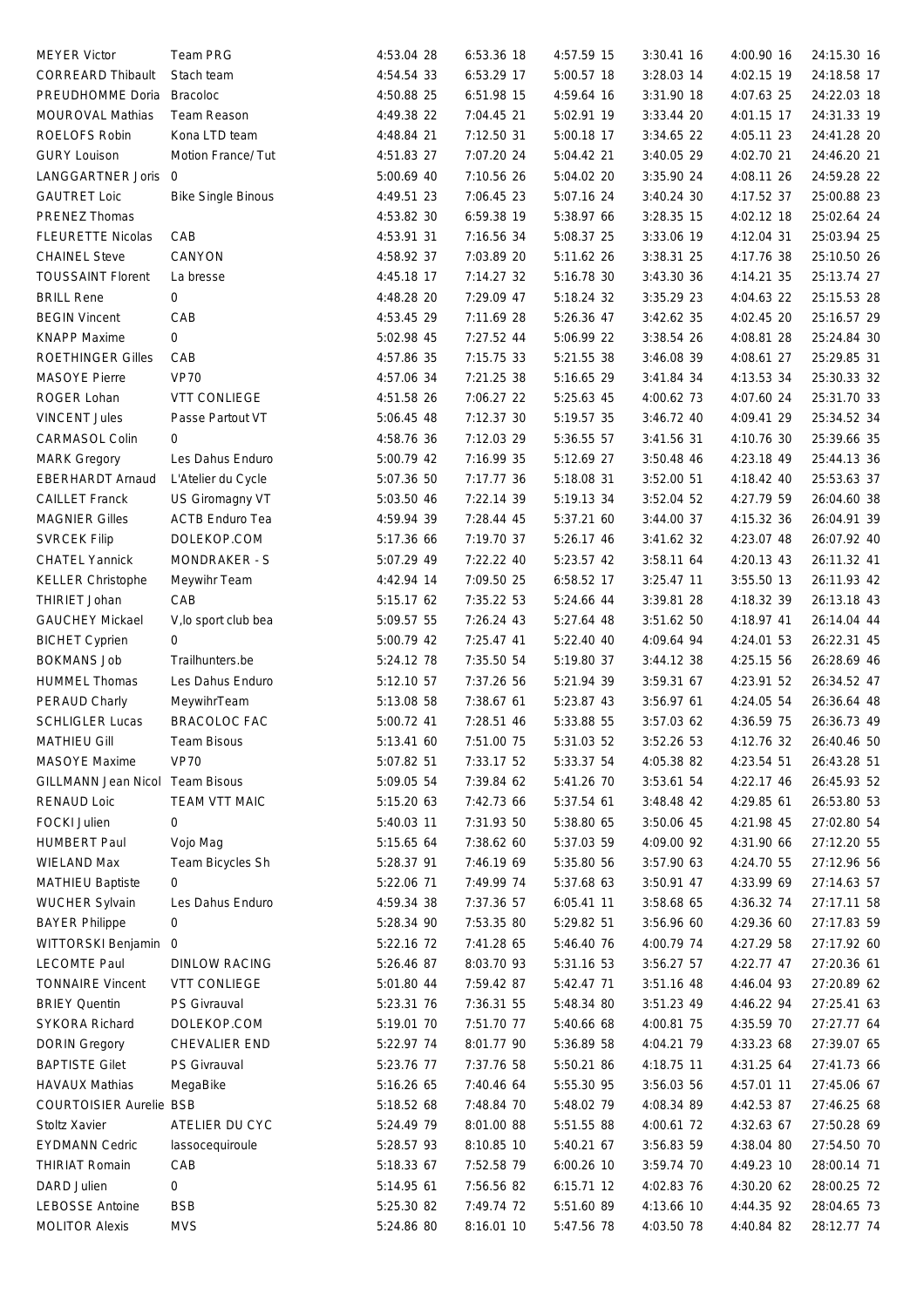| GAUDILLERE Francis MuddyBikeCrew      |                        | 5:25.09 81 | 7:51.03 76 | 5:56.43 97   | 4:10.87 97 | 4:50.57 10 | 28:13.99 75 |
|---------------------------------------|------------------------|------------|------------|--------------|------------|------------|-------------|
| <b>CORNET Guillaume</b>               | <b>BSB</b>             | 5:35.89 10 | 7:49.44 71 | 5:54.38 92   | 4:12.91 10 | 4:41.50 83 | 28:14.12 76 |
| Masoye Alexis                         | <b>VP70</b>            | 5:08.80 52 | 7:42.78 67 | 6:07.64 11   | 4:37.67 14 | 4:37.33 77 | 28:14.22 77 |
| <b>GARCIA Richard</b>                 | CAB                    | 5:13.32 59 | 8:12.66 10 | 5:49.87 85   | 4:11.86 99 | 4:46.75 95 | 28:14.46 78 |
| PORGYE Jean Marc                      |                        | 5:34.54 10 | 8:06.96 95 | 5:50.30 87   | 4:08.99 91 | 4:36.02 72 | 28:16.81 79 |
|                                       | Technocycles           | 5:35.60 10 | 8:02.21 91 | 5:55.81 96   | 4:06.29 83 |            |             |
| Abt Damien                            | 0                      |            |            |              |            | 4:37.29 76 | 28:17.20 80 |
| <b>GIRONDE Valentin</b>               | LesProsDuVelo.co       | 5:55.98 15 | 7:51.89 78 | 5:42.65 72   | 4:04.66 81 | 4:42.44 86 | 28:17.62 81 |
| <b>GALLAY Clement</b>                 | <b>LAKE BIKE SHRE</b>  | 6:23.88 17 | 7:44.74 68 | 5:37.76 64   | 3:59.63 69 | 4:31.64 65 | 28:17.65 82 |
| <b>ZUCCHI Emanuele</b>                | 0                      | 5:05.00 47 | 7:57.00 83 | 5:41.00 69   | 4:14.00 10 | 5:21.00 15 | 28:18.00 83 |
| <b>BUSSERET Tom</b>                   | tech bike 71           | 5:27.96 88 | 8:08.00 98 | 5:55.06 94   | 3:56.32 58 | 4:51.96 10 | 28:19.30 84 |
| <b>BELLATON Vince</b>                 | Stach team             | 5:22.97 74 | 7:53.66 81 | 5:59.21 10   | 4:19.59 11 | 4:44.34 91 | 28:19.77 85 |
| MAIROT Julien                         | 0                      | 5:30.52 96 | 8:12.24 10 | 5:44.80 73   | 4:06.38 84 | 4:48.65 97 | 28:22.59 86 |
| <b>BOURCEY Mathieu</b>                | <b>ACTB Enduro Tea</b> | 5:26.26 86 | 8:07.88 97 | 5:58.06 10   | 4:14.11 10 | 4:36.29 73 | 28:22.60 87 |
| <b>CARRIER Florian</b>                | TECHBIKE71             | 5:40.13 11 | 8:01.32 89 | 5:53.71 90   | 4:10.34 95 | 4:37.74 78 | 28:23.24 88 |
| BERENGUIER Mathie 0                   |                        | 5:34.38 10 | 8:11.24 10 | 5:48.96 83   | 4:13.24 10 | 4:35.84 71 | 28:23.66 89 |
| MICHEL Lucas                          | Trails patrol          | 5:26.02 85 | 8:02.91 92 | 5:54.01 91   | 4:08.47 90 | 4:52.94 11 | 28:24.35 90 |
| <b>SECCHI Nicolas</b>                 | <b>TEAM ARTWHEE</b>    | 5:34.85 10 | 8:10.56 10 | 5:46.87 77   | 4:10.75 96 | 4:42.14 84 | 28:25.17 91 |
| DESSERTENNE Etien ACTB enduro sch     |                        | 5:30.66 97 | 8:07.69 96 | 5:49.02 84   | 4:03.20 77 | 4:57.18 11 | 28:27.75 92 |
| <b>SEBBE Nicolas</b>                  | <b>GBRC</b>            | 5:22.73 73 | 7:58.96 86 | 6:00.63 10   | 4:32.96 13 | 4:39.46 81 | 28:34.74 93 |
| PRONIER Aurelien                      | 0                      | 5:25.92 84 | 8:21.34 11 | 5:46.24 75   | 4:04.47 80 | 4:58.51 12 | 28:36.48 94 |
| <b>BEAUFILS Thomas</b>                | Us Giromagny VT        | 5:25.82 83 | 8:04.83 94 | 6:14.91 12   | 4:14.41 10 | 4:37.86 79 | 28:37.83 95 |
| <b>GRENIER Hugo</b>                   | <b>VTT CONLIEGE</b>    | 4:49.70 24 | 7:30.64 48 | 8:19.03 19   | 3:39.50 27 | 4:19.11 42 | 28:37.98 96 |
| <b>Beaucourt Alexandre</b>            | AMSQ                   | 5:46.37 12 | 7:49.82 73 | 5:37.65 62   | 3:59.38 68 | 5:27.08 15 | 28:40.30 97 |
| <b>FRITZ Arthur</b>                   | 0                      | 6:05.93 16 | 7:57.33 84 | 6:03.11 10   | 4:06.50 85 | 4:30.41 63 | 28:43.28 98 |
| <b>SZEWC Noe</b>                      | VTT Michelbach         | 5:09.84 56 | 7:31.88 49 | 5:45.94 74   | 3:53.88 55 | 6:23.31 17 | 28:44.85 99 |
|                                       |                        |            |            |              |            |            |             |
| BIANCHI Jean Francoi Team Dr Bike & M |                        | 5:36.82 11 | 8:10.95 10 | 5:54.73 93   | 4:11.78 98 | 4:52.81 11 | 28:47.09 10 |
| <b>BERTRAND Nicolas</b>               | 77L                    | 5:36.55 11 | 8:23.78 11 | 5:48.60 82   | 4:07.11 87 | 4:51.31 10 | 28:47.35 10 |
| <b>CHAUMIER Gregoire</b>              | CHEVALIER END          | 7:46.78 20 | 7:32.54 51 | 5:19.75 36   | 3:48.42 41 | 4:26.10 57 | 28:53.59 10 |
| <b>CORDIER Robin</b>                  | 0                      | 5:41.59 12 | 8:08.24 99 | 6:03.91 11   | 4:06.55 86 | 5:03.03 12 | 29:03.32 10 |
| <b>WELTER Mathieu</b>                 | <b>GREEN TEAM</b>      | 5:36.67 11 | 8:19.16 11 | 5:56.87 98   | 4:23.75 12 | 4:51.79 10 | 29:08.24 10 |
| PARRA Simon                           | #soudebaltringue       | 5:38.14 11 | 8:27.57 12 | 5:58.94 10   | 4:19.72 11 | 4:44.09 89 | 29:08.46 10 |
| NEVEUX Xavier                         | The 4 Enchiladas       | 5:49.03 13 | 8:38.47 14 | 5:48.51 81   | 4:07.47 88 | 4:49.73 10 | 29:13.21 10 |
| Didierjean Antoine                    | <b>TEAM ARTWHEE</b>    | 5:32.48 99 | 8:23.18 11 | 6:15.26 12   | 4:15.77 10 | 4:48.77 98 | 29:15.46 10 |
| COURCHINOUX Floria CAB                |                        | 5:43.26 12 | 8:17.37 10 | 6:16.73 13   | 4:09.07 93 | 4:55.59 11 | 29:22.02 10 |
| MARCHAL Paul                          | lassocequiroule        | 5:28.37 91 | 8:17.51 11 | 5:57.68 99   | 4:47.50 15 | 4:55.63 11 | 29:26.69 10 |
| <b>FRASSON Thomas</b>                 | MuddyBikeCrew          | 5:30.09 95 | 8:24.24 11 | 6:07.72 11   | 4:14.06 10 | 5:10.70 13 | 29:26.81 11 |
| <b>BARBIER Simon</b>                  | Da"u                   | 5:29.45 94 | 8:23.92 11 | 6:30.29 14   | 4:24.06 12 | 4:43.99 88 | 29:31.71 11 |
| ERASUN Johan                          | DAHUS ENDURO           | 5:31.09 98 | 8:24.78 11 | 6:11.36 12   | 4:32.25 13 | 4:52.24 10 | 29:31.72 11 |
| <b>MEYER Vincent</b>                  | Munster bike club      | 5:34.63 10 | 8:33.80 13 | 6:13.54 12   | 4:28.50 12 | 4:44.09 89 | 29:34.56 11 |
| MANCINELLI Thomas                     | The 4 Enchiladas       | 5:52.93 14 | 8:13.39 10 | 5:58.94 10   | 4:28.14 12 | 5:01.39 12 | 29:34.79 11 |
| <b>MARK Anthony</b>                   | Les Samchti Rider      | 5:49.16 13 | 8:28.09 12 | 6:03.55 10   | 4:18.05 11 | 4:56.72 11 | 29:35.57 11 |
| <b>MEYER Thomas</b>                   | <b>DAHUS ENDURO</b>    | 5:40.52 12 | 8:33.94 13 | 6:09.70 11   | 4:23.20 12 | 4:50.33 10 | 29:37.69 11 |
| WISZNIEWSKI Pierre                    | Valmorteau             | 5:52.20 14 | 8:34.84 13 | 6:06.04 11   | 4:14.06 10 | 4:51.91 10 | 29:39.05 11 |
| <b>LOGIE Davy</b>                     | 0                      | 6:01.80 15 | 8:31.27 12 | 6:18.36 13   | 3:59.94 71 | 4:48.98 10 | 29:40.35 11 |
| PEREGO Vincent                        | MeywihrTeam            | 5:50.59 14 | 8:47.93 15 | 6:14.61 12   | 4:14.76 10 | 4:42.17 85 | 29:50.06 11 |
| <b>GUIVARCH Mikael</b>                | 77L                    | 5:36.13 11 | 8:28.14 12 | 6:03.26 10   | 4:17.62 11 | 5:24.92 15 | 29:50.07 12 |
| <b>WENDLING Benett</b>                | MeywihrTeam            | 5:49.76 13 | 8:39.48 14 | $6:06.25$ 11 | 4:27.70 12 | 4:47.30 96 | 29:50.49 12 |
| <b>MUTIN Kevin</b>                    | PULSION VTT            | 5:46.75 13 | 8:28.86 12 | 5:57.72 10   | 4:32.09 12 | 5:15.41 14 | 30:00.83 12 |
| Cordier Remi                          |                        |            |            |              |            |            |             |
|                                       | rect                   | 5:52.10 14 | 8:37.32 13 | 6:16.23 12   | 4:22.81 11 | 4:55.45 11 | 30:03.91 12 |
| <b>GOLLY Thomas</b>                   | Samchti Riders         | 5:39.00 11 | 8:33.64 13 | 6:16.48 12   | 4:33.61 13 | 5:04.23 12 | 30:06.96 12 |
| <b>LEGUILLIER Maxime</b>              | $\mathbf 0$            | 5:34.07 10 | 8:33.31 12 | 6:45.68 15   | 4:19.34 11 | 4:56.09 11 | 30:08.49 12 |
| <b>IKHLEF Karim</b>                   | The 4 Enchiladas       | 5:52.48 14 | 8:30.07 12 | 6:12.59 12   | 4:33.39 13 | 5:01.40 12 | 30:09.93 12 |
| <b>VIRBEL Matthieu</b>                | freeride               | 6:01.31 15 | 8:15.74 10 | 6:19.02 13   | 4:21.09 11 | 5:13.75 13 | 30:10.91 12 |
| <b>BIRANT Valentin</b>                | Da"u                   | 5:38.94 11 | 8:47.54 14 | 6:31.39 14   | 4:31.00 12 | 4:48.95 99 | 30:17.82 12 |
| CASARTELLI Leo                        | Manouch Team           | 5:58.42 15 | 8:35.27 13 | 6:25.94 13   | 4:16.24 11 | 5:04.32 12 | 30:20.19 12 |
| RAYBAUD Maxime                        | <b>GREEN TEAM</b>      | 5:44.43 12 | 8:36.43 13 | 6:18.22 13   | 4:37.90 14 | 5:05.94 12 | 30:22.92 13 |
| <b>CHATEL Florian</b>                 | 0                      | 5:49.46 13 | 8:36.08 13 | 6:08.79 11   | 4:32.42 13 | 5:17.01 14 | 30:23.76 13 |
| <b>STROHM Daniel</b>                  | The 4 Enchiladas       | 5:51.68 14 | 8:46.99 14 | 6:08.45 11   | 4:22.48 11 | 5:21.11 15 | 30:30.71 13 |
| <b>MARCHAL Baptiste</b>               | 0                      | 5:44.25 12 | 8:43.72 14 | 6:23.06 13   | 4:32.46 13 | 5:07.39 13 | 30:30.88 13 |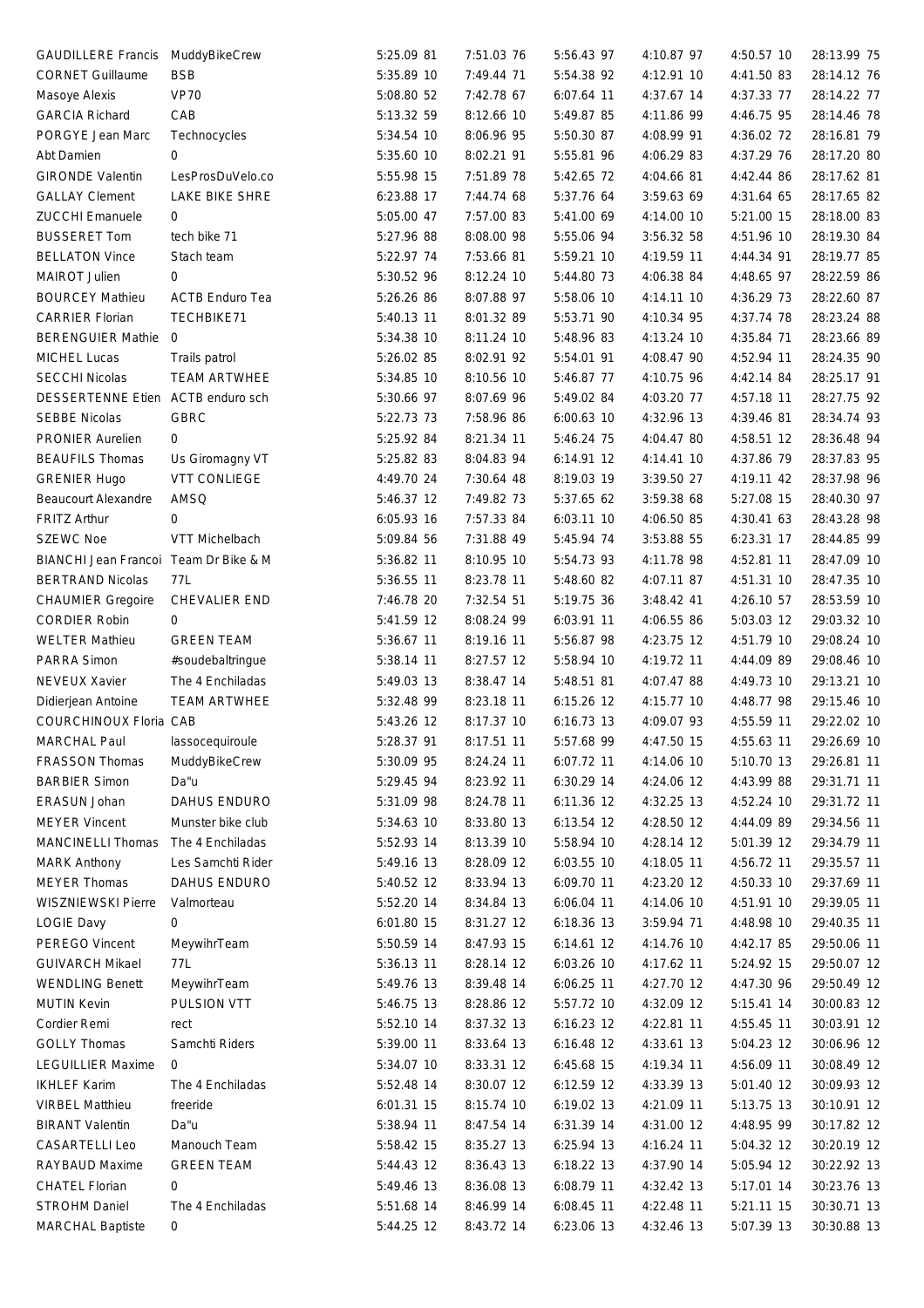| PERRIGUEY Sebastie MuddyBikeCrew    |                       | 5:33.22 10   | 8:34.25 13  | 6:38.45 15  | 4:35.04 13  | 5:18.86 14  | 30:39.82 13 |  |
|-------------------------------------|-----------------------|--------------|-------------|-------------|-------------|-------------|-------------|--|
| <b>WRIGHT David</b>                 | Les riders du pi,m    | 5:48.25 13   | 9:07.26 16  | 6:26.61 13  | 4:31.90 12  | 4:53.56 11  | 30:47.58 13 |  |
| <b>BOURGEON Loic</b>                | ACR Enduro Tea        | 5:53.93 14   | 8:27.78 12  | 6:40.61 15  | 4:35.52 14  | 5:13.14 13  | 30:50.98 13 |  |
| <b>PARIS Guillaume</b>              | CHEVALIER END         | 5:50.02 14   | 8:38.35 13  | 6:08.84 11  | 4:43.14 14  | 5:32.26 16  | 30:52.61 13 |  |
| <b>HEVIN Lucas</b>                  | 0                     | 6:00.50 15   | 8:40.39 14  | 6:31.01 14  | 4:33.21 13  | 5:08.12 13  | 30:53.23 13 |  |
| <b>FISCHER Damien</b>               | <b>TEAM ARTWHEE</b>   | 6:02.95 15   | 8:53.66 15  | 6:27.57 14  | 4:37.80 14  | 5:03.14 12  | 31:05.12 13 |  |
| <b>WEBER Pit</b>                    | Les Duvelistes        | 5:47.36 13   | 8:47.09 14  | 6:28.07 14  | 4:50.66 15  | 5:16.29 14  | 31:09.47 14 |  |
| <b>TREFOIS Pol</b>                  | 0                     | 5:47.80 13   | 8:56.80 15  | 6:26.44 13  | 4:45.49 14  | 5:14.74 14  | 31:11.27 14 |  |
| RIMET Thomas                        | Vtt Alsace            | 6:01.08 15   | 9:02.04 15  | 6:32.33 14  | 4:27.07 12  | 5:17.23 14  | 31:19.75 14 |  |
| LEWANDOWSKI Julie                   | H,ricourt 2 Roues     | 5:48.00 13   | 8:54.95 15  | 6:34.01 14  | 4:47.32 14  | 5:22.66 15  | 31:26.94 14 |  |
| <b>LHOTE Michael</b>                | DAHUS ENDURO          | 6:05.04 16   | 8:46.53 14  | 6:47.84 15  | 4:42.22 14  | 5:06.64 12  | 31:28.27 14 |  |
| LE BASTARD Florent                  | 0                     | 6:03.30 15   | 9:04.04 16  | 6:33.91 14  | 4:32.90 13  | 5:14.58 13  | 31:28.73 14 |  |
| MICHAUD Lucas                       | <b>MVS</b>            | 5:42.83 12   | 9:10.00 16  | 6:38.27 15  | 4:51.51 15  | 5:14.68 13  | 31:37.29 14 |  |
| <b>BOUR Hugo</b>                    | Yodabikes             | 6:23.68 17   | 9:04.23 16  | 6:19.24 13  | 4:50.66 15  | 5:13.46 13  | 31:51.27 14 |  |
| FREIDRICH Sebastien Samchti Riders  |                       | 6:04.83 16   | 9:08.55 16  | 6:40.61 15  | 4:49.76 15  | 5:16.70 14  | 32:00.45 14 |  |
| <b>BACHELARD Nicolas</b>            | CAB                   | 5:49.33 13   | 9:00.42 15  | 6:45.12 15  | 4:50.90 15  | 5:39.90 16  | 32:05.67 14 |  |
| Spenle Lionel                       | Munster bike club     | 5:43.98 12   | 8:21.43 11  | 6:42.65 15  | 4:45.62 14  | 6:37.66 18  | 32:11.34 15 |  |
| <b>WUST Christian</b>               | Les Duvelistes        | 5:54.66 14   | 9:32.24 17  | 6:37.28 14  | 4:58.14 15  | 5:12.86 13  | 32:15.18 15 |  |
| FRANQUIN Nicolas                    | 0                     | 6:11.01 16   | 8:59.44 15  | 6:50.96 16  | 5:07.07 16  | 5:13.45 13  | 32:21.93 15 |  |
| <b>EMONNOT Adrien</b>               | <b>VELOPASSION 7</b>  | 6:10.39 16   | 9:01.49 15  | 6:53.24 16  | 5:02.17 16  | 5:16.52 14  | 32:23.81 15 |  |
| OHL Damien                          | Trails patrol         | 6:04.25 16   | 8:56.82 15  | 6:54.98 16  | 4:59.83 16  | 5:29.29 16  | 32:25.17 15 |  |
|                                     | Valmorteau            | 6:03.51 15   |             | 7:01.07 17  | 5:09.32 16  | 5:27.06 15  | 32:27.20 15 |  |
| <b>BOULARD Gregoire</b>             |                       |              | 8:46.24 14  |             |             |             |             |  |
| <b>VIRTE Stephane</b>               | Nomads                | 6:24.66 17   | 9:24.32 16  | 6:48.81 16  | 4:53.00 15  | 5:19.48 14  | 32:50.27 15 |  |
| <b>TRUSCHEL Franck</b>              | 0                     | 6:20.32 17   | 9:12.92 16  | 6:47.22 15  | 5:12.36 16  | 5:22.38 15  | 32:55.20 15 |  |
| <b>HUBERTY Jerome</b>               | $\mathbf 0$           | 6:36.85 18   | 10:19.99 18 | 6:25.04 13  | 4:46.49 14  | 5:02.19 12  | 33:10.56 15 |  |
| <b>FEDER Bastien</b>                | 0                     | 6:08.24 16   | 9:31.43 17  | 6:34.34 14  | 5:09.38 16  | 5:50.92 16  | 33:14.31 15 |  |
| <b>MARCHAND Valentin</b>            | DAHUS ENDURO          | 5:51.15 14   | 8:30.58 12  | 6:09.81 12  | 4:32.78 13  | 8:13.86 18  | 33:18.18 16 |  |
| CHRISTOPHE Julian                   | Les Duvelistes        | 6:08.23 16   | 9:33.09 17  | 6:57.03 16  | 5:11.26 16  | 5:32.89 16  | 33:22.50 16 |  |
| FRANO Petr                          | DOLEKOP.COM           | 6:20.25 17   | 9:26.64 16  | 7:10.95 17  | 5:00.89 16  | 5:26.54 15  | 33:25.27 16 |  |
| <b>RIVIERE Matthieu</b>             | CAB                   | 6:33.37 18   | 9:00.55 15  | 6:46.13 15  | 4:59.35 15  | 6:07.64 17  | 33:27.04 16 |  |
| <b>BREZINA Tomas</b>                | DOLEKOP.COM           | 6:17.54 16   | 10:06.92 18 | 6:48.06 16  | 5:04.82 16  | 5:45.36 16  | 34:02.70 16 |  |
| PEYSSONNEAUX Seb 0                  |                       | 5:42.92 12   | 7:25.91 42  | 5:15.96 28  | 11:36.67 19 | 4:13.36 33  | 34:14.82 16 |  |
| <b>BIENVENU Francois</b>            | FATClub / CDP M       | 6:25.11 17   | 9:36.74 17  | 7:30.70 18  | 5:15.56 17  | 5:27.50 15  | 34:15.61 16 |  |
| <b>CHARROY Pierre</b>               | 0                     | 6:23.47 17   | 10:03.33 18 | 7:10.82 17  | 4:57.31 15  | 5:53.77 16  | 34:28.70 16 |  |
| Van Impe Gerrit                     | $\Omega$              | $6:29.17$ 17 | 9:39.04 17  | 7:29.25 18  | 5:33.49 17  | 5:32.92 16  | 34:43.87 16 |  |
| BOURGEOIS Leo Paul 0                |                       | 6:57.94 19   | 9:40.86 17  | 6:54.65 16  | 5:24.67 17  | 5:54.02 17  | 34:52.14 16 |  |
| <b>Cuchet Matt</b>                  | 0                     | 6:50.90 18   | 9:40.15 17  | 6:53.22 16  | 5:54.66 18  | 5:48.88 16  | 35:07.81 17 |  |
| <b>BLANCO Guillaume</b>             | Team ap,ro            | 7:03.90 19   | 10:19.35 18 | 7:15.03 17  | 5:23.72 17  | 5:26.73 15  | 35:28.73 17 |  |
| SIMONOT Cedric                      | hericourt 2 roues     | 6:41.91 18   | 11:02.51 19 | 6:55.42 16  | 5:16.68 17  | 5:42.39 16  | 35:38.91 17 |  |
| <b>WILLOCX Gilles</b>               | Nomads                | 6:33.14 18   | 10:17.23 18 | 7:09.45 17  | 5:46.03 17  | 5:59.33 17  | 35:45.18 17 |  |
| <b>REISSER Louis</b>                | VCAGuebwiller         | 6:40.98 18   | 9:35.00 17  | 8:00.09 18  | 5:13.39 16  | 6:17.88 17  | 35:47.34 17 |  |
| <b>EHRET Nicolas</b>                | 77L                   | 6:43.58 18   | 9:57.02 17  | 7:32.64 18  | 5:31.72 17  | 6:45.56 18  | 36:30.52 17 |  |
| Jacquot Arnaud                      | MANDEURE VTT          | 6:03.05 15   | 10:46.25 19 | 7:26.97 18  | 5:48.98 18  | 6:32.02 18  | 36:37.27 17 |  |
| GUINCHARD Mathieu ACTB enduro sch   |                       | 7:04.72 19   | 10:13.56 18 | 7:54.25 18  | 5:40.46 17  | 5:57.01 17  | 36:50.00 17 |  |
| LEVASSEUR Clement Manouch Team      |                       | 6:36.63 18   | 9:48.55 17  | 6:59.43 17  | 5:18.66 17  | 8:44.49 19  | 37:27.76 17 |  |
| <b>OHL Bertrand</b>                 | Trails patrol         | 7:28.49 19   | 10:54.32 19 | 7:44.98 18  | 5:29.91 17  | 6:39.30 18  | 38:17.00 17 |  |
| HOFFMANN Benjamin DT Swiss/Juralsac |                       | 4:54.49 32   | 7:10.68 27  | 5:28.92 49  | 3:58.68 65  | 16:48.68 19 | 38:21.45 18 |  |
| <b>BLEY Alexis</b>                  |                       | 7:29.04 19   | 10:38.93 18 | 7:54.44 18  | 6:05.97 18  | 6:14.85 17  | 38:23.23 18 |  |
| <b>THIEBAULT Gael</b>               | Team ap,ro<br>CAB     | 6:37.07 18   |             |             | 7:13.91 19  | 6:18.63 17  |             |  |
|                                     |                       |              | 10:26.84 18 | 8:04.36 18  |             |             | 38:40.81 18 |  |
| <b>REEB Vivien</b>                  | 0                     | 7:35.65 20   | 10:13.74 18 | 7:34.42 18  | 7:09.25 18  | 6:19.38 17  | 38:52.44 18 |  |
| <b>PINELLE Cedric</b>               | <b>VELO PASSION 7</b> | 7:07.90 19   | 10:27.85 18 | 8:26.40 19  | 6:37.65 18  | 6:29.80 18  | 39:09.60 18 |  |
| <b>ANDRIN Simon</b>                 | CAB                   | 6:58.70 19   | 11:06.73 19 | 8:39.99 19  | 6:08.56 18  | 7:10.62 18  | 40:04.60 18 |  |
| <b>HOENN Nicolas</b>                | AMSQ                  | 7:00.75 19   | 11:15.69 19 | 9:04.08 19  | 6:36.26 18  | 7:19.86 18  | 41:16.64 18 |  |
| CHEVALIER Benjamin MuddyBikeCrew    |                       | 7:15.55 19   | 11:35.74 19 | 9:58.62 19  | 6:40.99 18  | 6:26.46 17  | 41:57.36 18 |  |
| <b>RENO Steve</b>                   | ATELIER DU CYC        | 8:07.14 20   | 12:09.45 19 | 11:02.05 19 | 8:19.11 19  | 7:15.09 18  | 46:52.84 18 |  |
| <b>GOSSER Thibaud</b>               | Team PRG              | 8:01.63 20   | 13:11.42 19 | 11:25.83 19 | 7:45.09 19  | 6:55.84 18  | 47:19.81 18 |  |
| VANPOPERINGHE Da 0                  |                       | 6:49.77 18   | 8:32.77 12  | 6:51.37 16  |             | 5:20.47 14  |             |  |
| HANTZ Pierre Hugues 0               |                       | 4:45.23 19   |             | 5:18.58 33  | 3:41.75 33  | 4:23.40 50  |             |  |
| <b>TOLLER Yves</b>                  | gravity bike develo   | 5:08.88 53   | 7:38.24 59  | 5:23.38 41  | 3:48.87 43  |             |             |  |